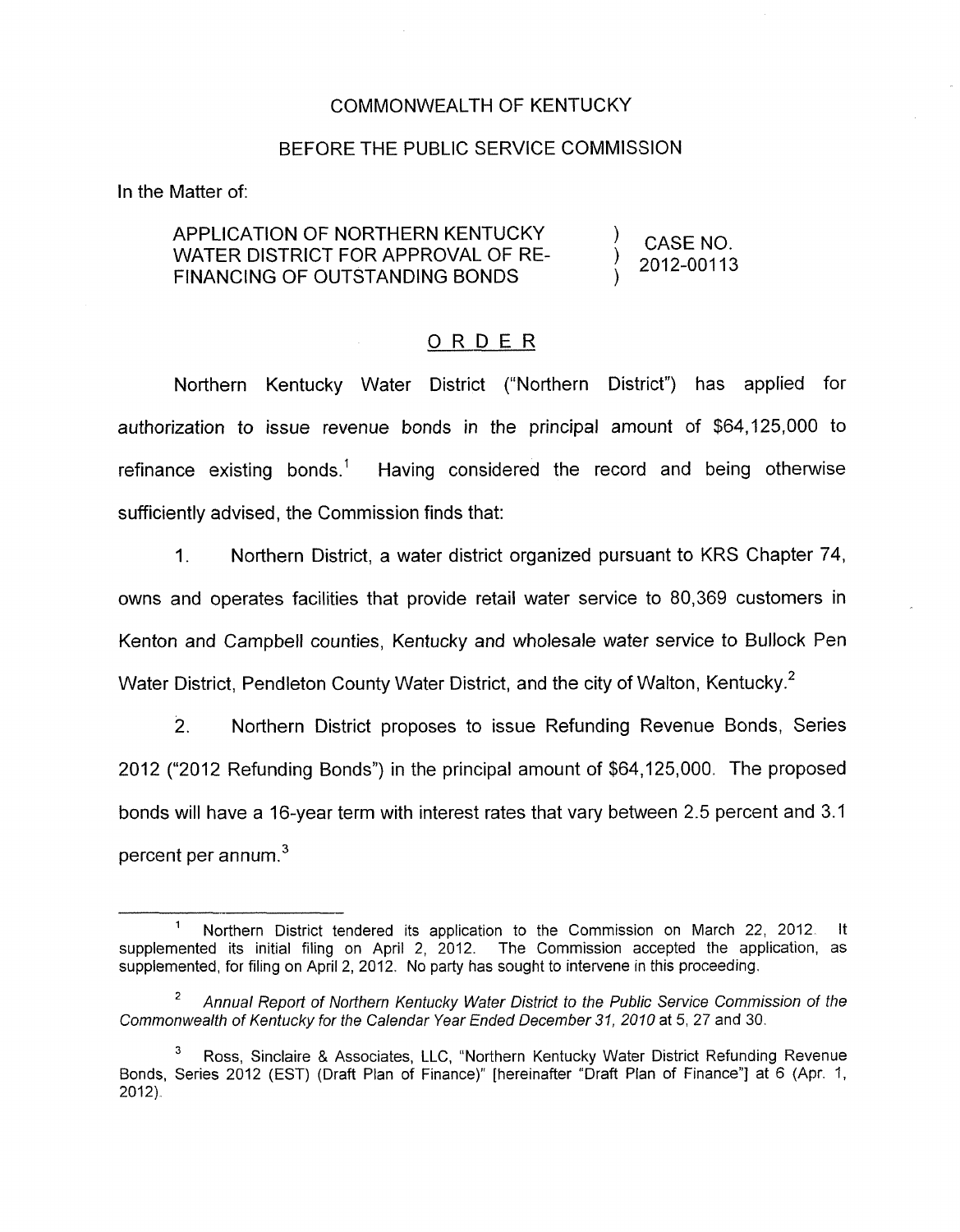**3.** Northern District proposes to use the proceeds of the 2012 Refunding Bonds to retire all outstanding maturities of the revenue bonds designated as Northern Kentucky Water Service District Refunding Revenue Bonds, Series 1997 ("Series 1997"),<sup>4</sup> Northern Kentucky Water Service District Revenue Bonds, Series 1998 ("Series 1998"),<sup>5</sup> Northern Kentucky Water District Revenue Bonds, Series 2001A ("Series 2001A"),<sup>6</sup> and Northern Kentucky Water District Refunding and Revenue Bonds, Series 2002A ("Series 2002A")<sup>7</sup> (collectively "Outstanding Revenue Bonds").

4. Approximately \$770,000 of the Series 1997 Bonds remain outstanding.

These bonds bear an interest rate of 4.75 percent per annum.<sup>8</sup>

*5.* Approximately \$7,795,000 of the Series 1998 Bonds remain outstanding.

These bonds bear interest rates that vary between 4.750 percent and 4.875 percent per annum $\frac{9}{2}$ 

*Id.*  **9** 

Case No. 97-330, *The Applicafion of Northern Kentucky Water Service District to Issue Revenue Bonds in the Approximate Principal Amount of \$9,630,000, Series 1997, for The Purpose of Defeasing in Advance of Maturity the 1989, 1991, and 1992 Series Revenue Bonds of the Merged Campbell County Kentucky Water District* (Ky. PSC Sept. 2, 1997) (authorizing bond issuance).

Case No. 98-417, *The Application of Northern Kentucky Water Service District to Issue Revenue Bonds in the Approximate Principal Amount of \$33,645,000* (+ *Or* - *\$3,360,000) for the Purpose of Refinancing A Portion of Certain Outstanding Bonds of the System, to Pay the Cost of Issuing the Bonds and to Fund Approximately \$10,360,000 of Projects which the Commission Has Determined Are Not Subject to Approval as to a Certificate of Public Convenience and Necessity, and, to Fund Project K*  (Ky. PSC Dee. 7, 1998) (authorizing bond issuance), **5** 

Case No. 2001-198, *Application of Northern Kentucky Water Disfrict for Approval to Refinance Revenue Bonds in the Approximate Amount of \$38,425,000* (Ky. PSC Jan. 7, 2002) (authorizing bond issuance) *6* 

Case No. 2002-00066, *Application of Northern Kentucky Water District for Approval of Financing the Acquisition of the City of Newporf Waterworks* (Ky. PSC Apr. 16, 2002) (authorizing bond issuance). 7

Draft Plan of Finance at 1. *8*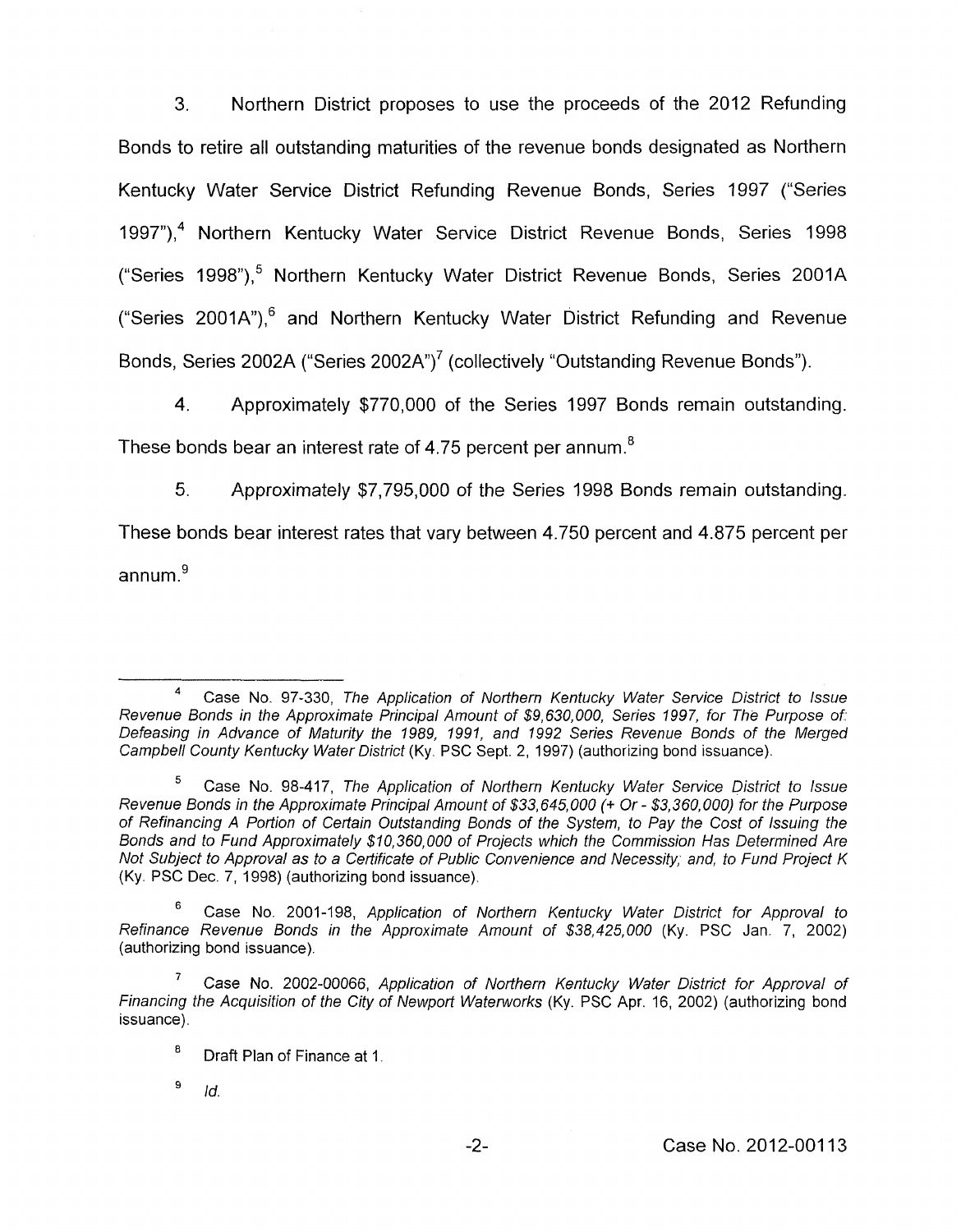6. Approximately \$14,360,000 of the Series 2001A bonds remain outstanding. These bonds bear interest rates varying from 4.3 percent and 5.0 percent per annum.<sup>10</sup>

7. Approximately \$40,425,000 of the Series 2002A Bonds remain outstanding. These bonds bear interest rates varying from 4.5 percent and 5.0 percent per annum. $11$ 

8. Northern District will expend \$64,651,720 to refund the outstanding bonds and to pay bond issuance costs. $12$ 

9. Northern District estimates that the proposed refinancing will result in total gross savings and net present value savings of \$13,458,446 and \$11,194,147, respectively. $13$ 

IO. Northern District's proposed bond issuance is for a lawful object within Northern District's corporate purpose, is reasonably necessary, appropriate for and consistent with the proper performance of its service to the public, will not impair Northern District's ability to perform that service, and is reasonably necessary and appropriate for such purpose.

 $10$  *Id.* 

 $11$  *Id.* 

<sup>&#</sup>x27;\* *Id.* at *5.* \$641,250 (Total Underwriters Discount) + \$108,000 (Costs of issuance) + \$63,900,208 (Deposit to Current Refunding Fund) + \$2,262 (Rounding Account) = \$64,651,720. The sources of these funds:  $$64,125,000$  (Par Amount of Bonds) +  $$26,720$  (Reoffering Premium) =  $$64,651,720$ .

l3 *Id.* at 3-4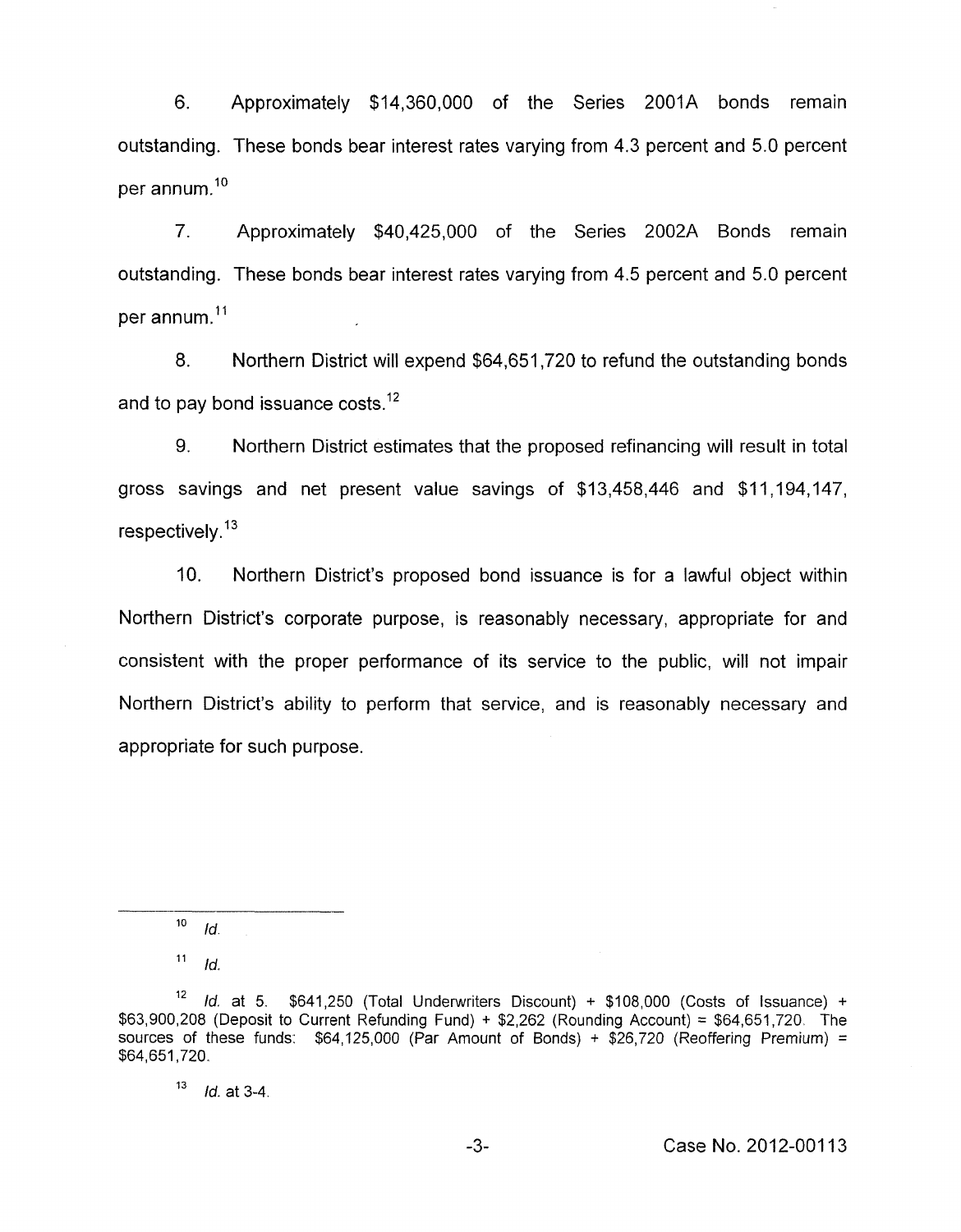## IT **IS** THEREFORE ORDERED that:

1. Northern District is authorized to issue its proposed 2012 Refunding Bonds in a principal amount not to exceed \$64,125,000 for the purpose of refinancing the Outstanding Revenue Bonds, but only under such terms and conditions that will produce both positive gross savings and net present value savings.

2. If the actual terms and conditions of the 2012 Refunding Bonds differ from those set forth in the application, Northern District shall, within 30 days of the issuance of those bonds, file with the Commission amortization schedules and workpapers showing the actual gross savings and net present value savings that resulted from the refinancing of the Outstanding Revenue Bonds.

**3.** Within 30 days of issuing the 2012 Refunding Bonds, Northern District shall file with the Commission a written report that sets forth the date of the bond issuance, the actual interest rates, and the principal amount.

**4.** The proceeds from Northern District's issuance of the 2012 Refunding Bonds shall be used only for the lawful purposes specified in the application.

5. Any documents filed pursuant to ordering paragraphs 2 and 3 of this Order shall reference the number of this case and shall be retained in the utility's general correspondence file.

Nothing contained herein shall be construed as a finding of value for any purpose or as a warranty on the part of the Commonwealth of Kentucky or any agency thereof as to the securities authorized herein.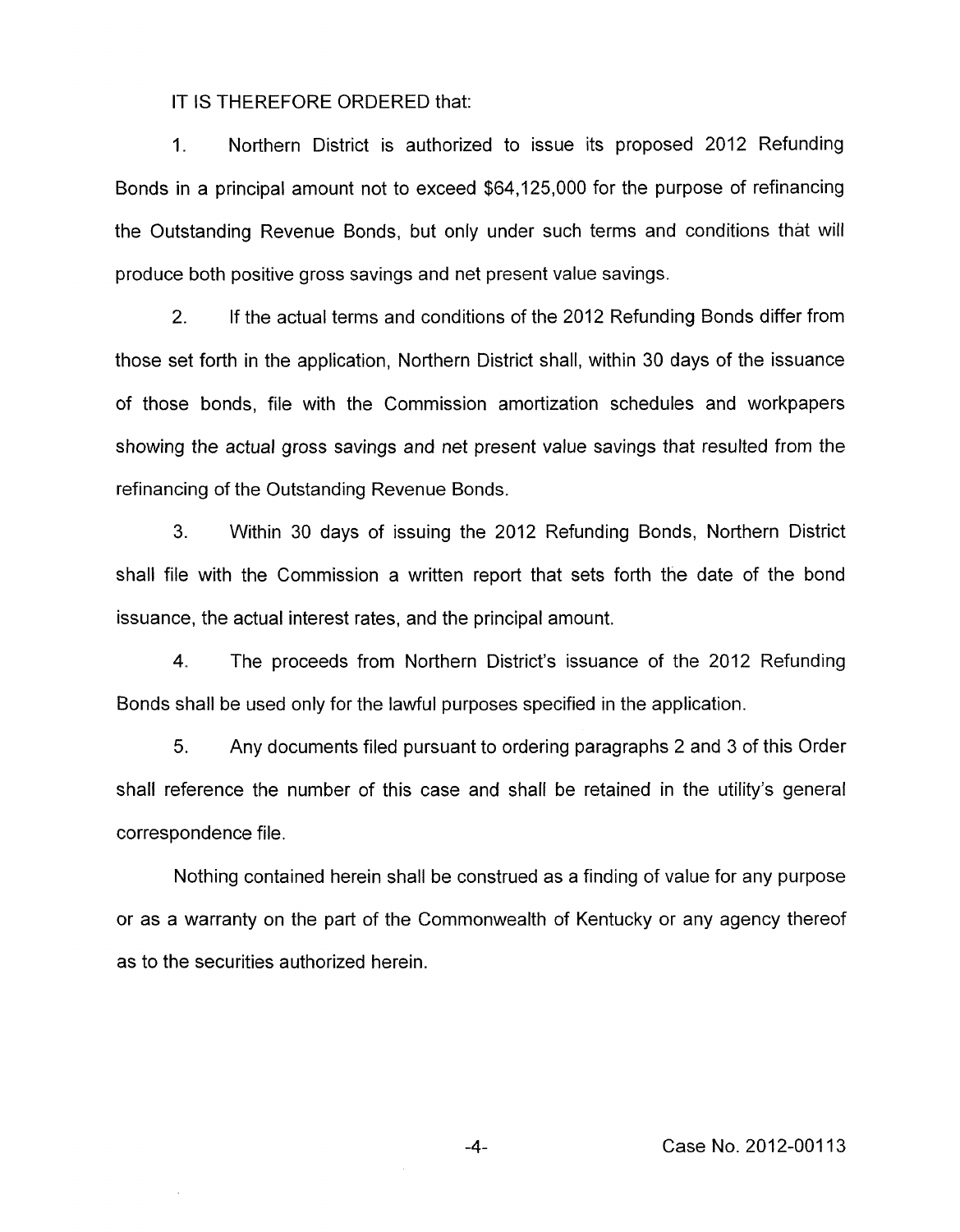By the Commission



AT velDirector Ex

Case No. 2012-00113